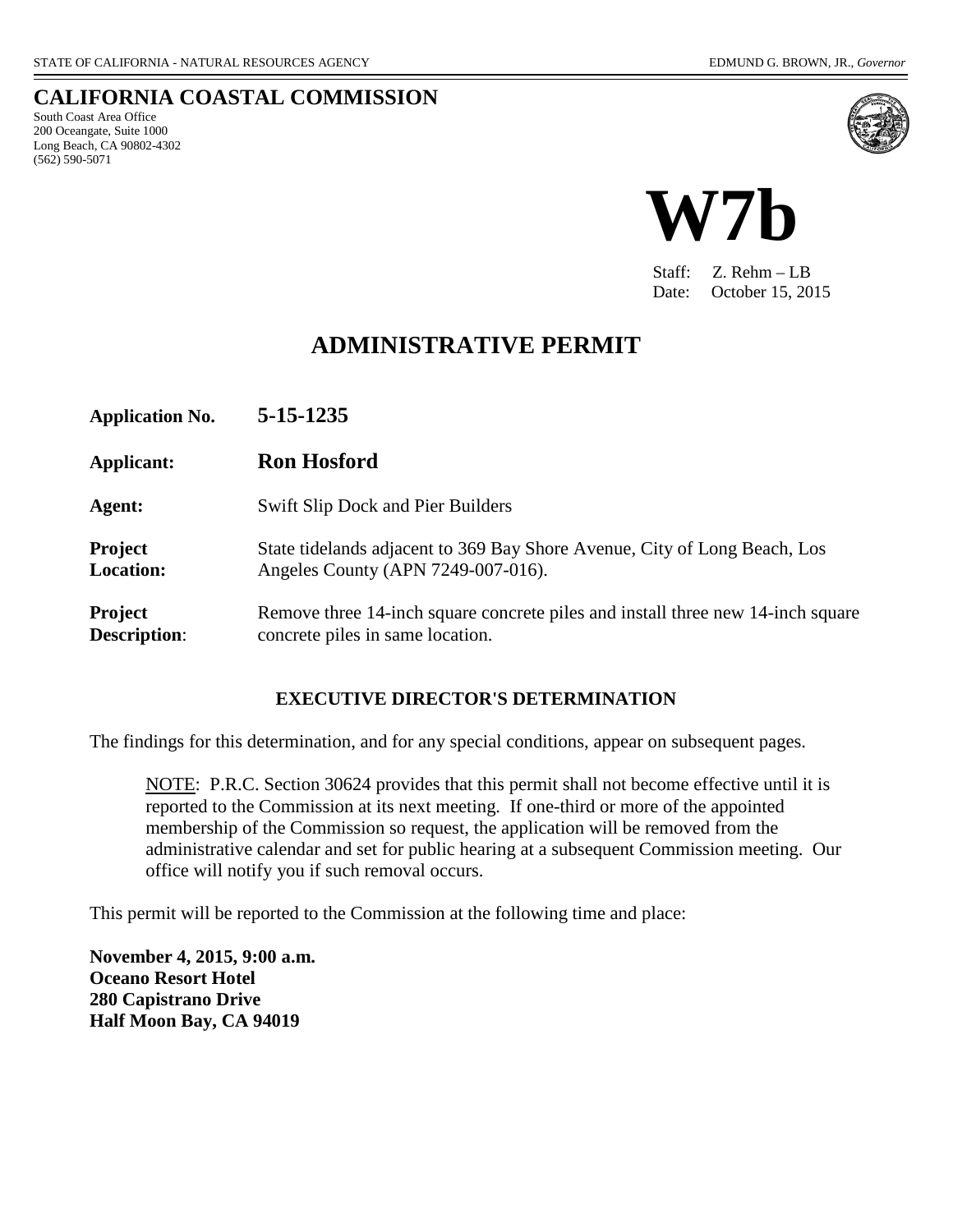#### IMPORTANT - Before you may proceed with development, the following must occur:

Pursuant to 14 Cal. Admin. Code Sections 13150(b) and 13158, you must sign the enclosed duplicate copy acknowledging the permit's receipt and accepting its contents, including all conditions, and return it to our office. Following the Commission's meeting, and once we have received the signed acknowledgement and evidence of compliance with all special conditions, we will send you a Notice of Administrative Permit Effectiveness.

#### **BEFORE YOU CAN OBTAIN ANY LOCAL PERMITS AND PROCEED WITH DEVELOPMENT, YOU MUST HAVE RECEIVED BOTH YOUR ADMINISTRATIVE PERMIT AND THE NOTICE OF PERMIT EFFECTIVENESS FROM THIS OFFICE.**

CHARLES LESTER Executive Director

by: Zach Rehm Coastal Program Analyst

#### **STANDARD CONDITIONS:**

This permit is granted subject to the following standard conditions:

- 1. **Notice of Receipt and Acknowledgment.** The permit is not valid and development shall not commence until a copy of the permit, signed by the permittee or authorized agent, acknowledging receipt of the permit and acceptance of the terms and conditions, is returned to the Commission office.
- 2. **Expiration.** If development has not commenced, the permit will expire two years from the date the Commission voted on the application. Development shall be pursued in a diligent manner and completed in a reasonable period of time. Application for extension of the permit must be made prior to the expiration date.
- 3. **Interpretation.** Any questions of intent or interpretation of any term or condition will be resolved by the Executive Director or the Commission.
- 4. **Assignment.** The permit may be assigned to any qualified person, provided assignee files with the Commission an affidavit accepting all terms and conditions of the permit.
- 5. **Terms and Conditions Run with the Land.** These terms and conditions shall be perpetual, and it is the intention of the Commission and the permittee to bind all future owners and possessors of the subject property to the terms and conditions.

**[SPECIAL CONDITIONS:](#page-4-0)** See pages five through ten.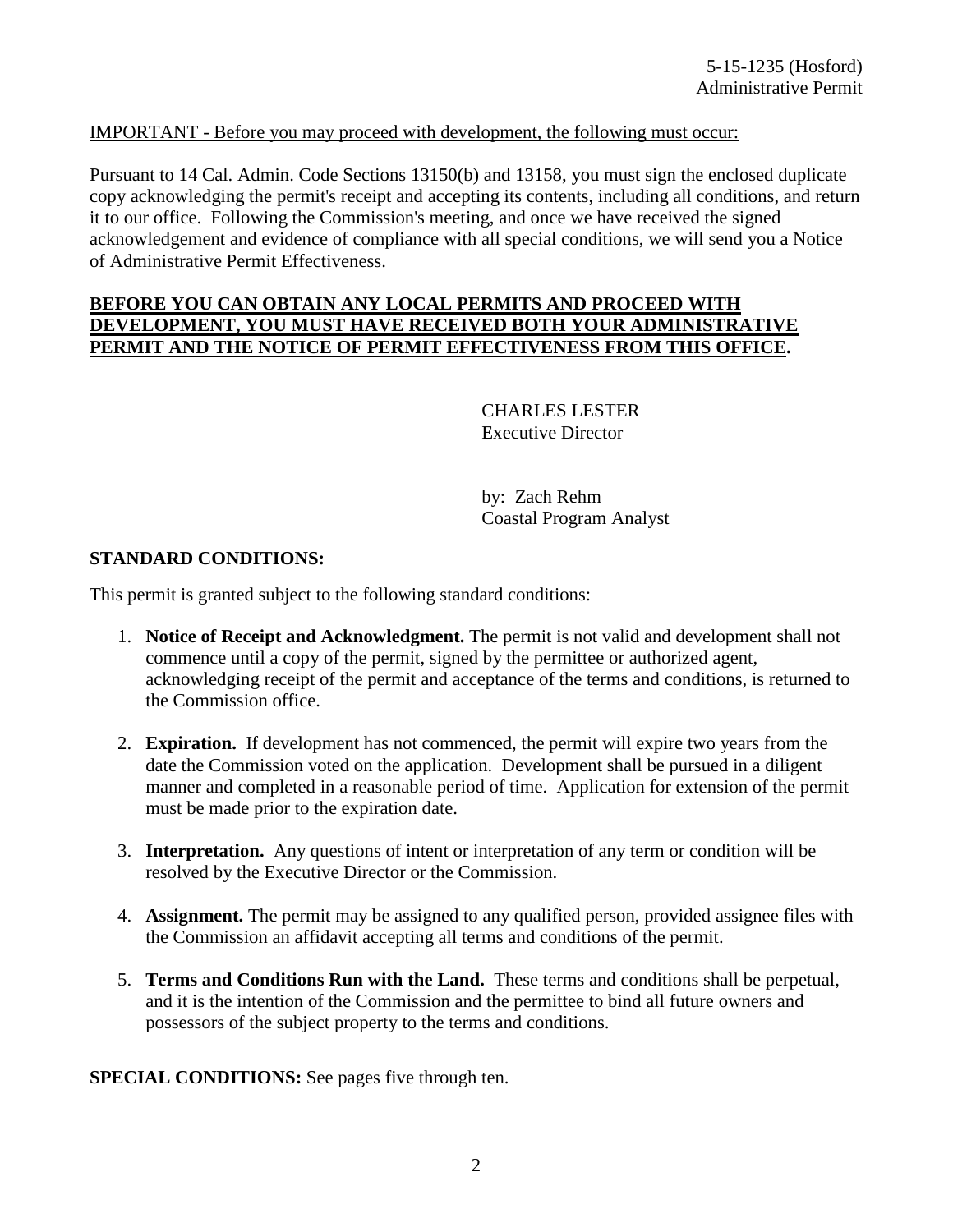### **EXECUTIVE DIRECTOR'S DETERMINATION (continued):**

The Executive Director hereby determines that the proposed development is a category of development, which, pursuant to PRC Section 30624, qualifies for approval by the Executive Director through the issuance of an Administrative Permit. Subject to Standard and Special Conditions as attached, said development is in conformity with the provisions of Chapter 3 of the Coastal Act of 1976 and will not have any significant impacts on the environment within the meaning of the California Environmental Quality Act. If located between the nearest public road and the sea, this development is in conformity with the public access and public recreation policies of Chapter 3.

### **FINDINGS FOR EXECUTIVE DIRECTOR'S DETERMINATION:**

### **A. PROJECT DESCRIPTION**

Ron Hosford proposes to replace three 14-inch square concrete piles which support an existing approximately 631 square foot U-shaped dock float over State tidelands in Alamitos Bay in southeast Long Beach **[\(Exhibit 1\)](#page-10-0)**. The existing dock float, 3'x 20' gangway, and 4' x 20' pier will be maintained in place while the existing deteriorated concrete piles are removed and new pre-stressed concrete piles and polyurethane rollers are installed **[\(Exhibit 2\)](#page-11-0)**. The applicant will complete the construction from a floating barge on the bayward side of the dock, using the dry pull, dry drive construction method.

The dock system is associated with the residence on the inland side of the public street at 369 Bay Shore Avenue and is used for recreation boating purposes. The proposed project will not interfere with the public accessway and parkway that exist immediately inland of the seawall. However, the existing and proposed dock system are located over State tidelands and submerged lands, within an area subject to public trust doctrine. The development is proposed landward of the Pierhead Line, the line of development where the City and the Commission have permitted docks to extend vertically in past actions. The Commission is not authorizing any new development in open coastal waters that would obstruct public use of or access to those waters. Furthermore, the replaced piles will not create a further impediment to navigation compared to the existing condition.

The City does not currently charge a lease fee for the private use of public tidelands in Alamitos Bay. The City is developing a dock float and pier lease program for the limited-term private use and occupation of State tidelands for development associated with recreational boating activities (i.e., private docks and piers) in Rivo Alto Canal, south of the subject site. The program would establish appropriate fees in relation to the lease area and temporal length of each lease and all revenue would be deposited into the City's Tidelands Fund to be utilized for public access improvements in the City of Long Beach. Because the development associated with this permit is private use of State tidelands and submerged lands, **Special Condition 6** requires that the applicant shall provide mitigation in the form of a lease fee to the City, should the City implement such a lease program for Alamitos Bay.

An underwater survey conducted on July 10, 2015 documented multiple patches of eelgrass (Zostera marina) adjacent to the pier and gangway of the existing dock, approximately three feet northeast and three feet south of one of the deteriorated piles proposed to be replaced (the most landward pile adjacent to the gangway). The barge used to remove and replace the piles will be sited on the bayward side of the dock, approximately 20 feet from the observed eelgrass beds, and the applicant states that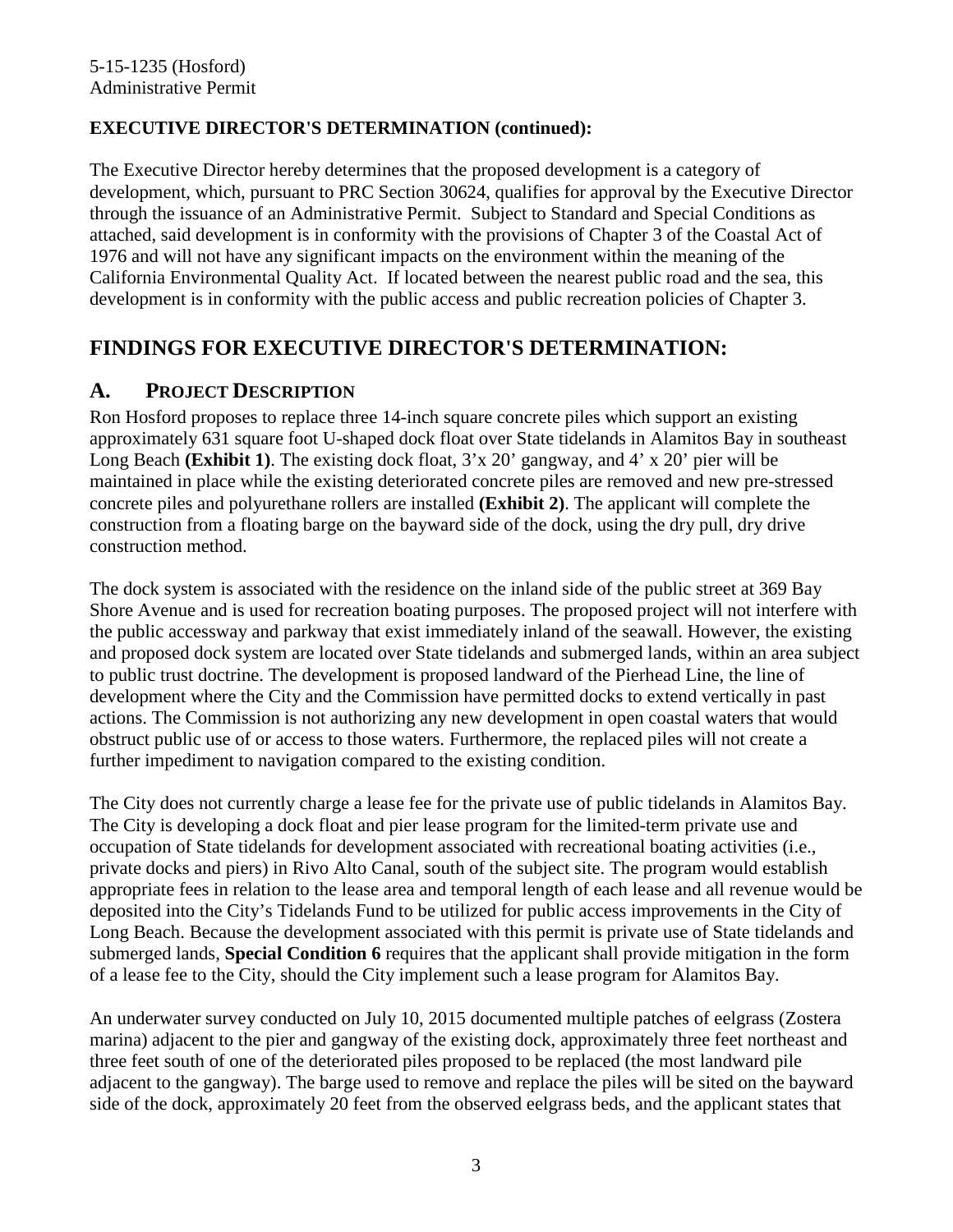the construction method will not impact the eelgrass adjacent to the landward pile. Eelgrass surveys completed during the active growth phase of eelgrass (typically March through October) are valid for 60-days so the existing eelgrass survey will not be valid by the time construction commences. In order to document existing conditions and ensure that the proposed development does not adversely affect coastal resources and biological productivity, **Special Condition 2** requires a new eelgrass survey and identifies the procedures necessary to be completed prior to beginning construction, in case the new survey also expires prior to commencement of construction. If the eelgrass survey identifies any eelgrass within the project area which would be impacted by the proposed project, the development shall require an amendment to this permit from the Coastal Commission or a new coastal development permit. In addition, the special condition identifies post-construction eelgrass procedures. These conditions will ensure that should impacts to eelgrass occur (though none are expected), the impacts will be identified and appropriate mitigation required under strict protocol provided in the "California Eelgrass Mitigation Policy and Implementing Guidelines" dated October 2014 which will ensure full mitigation of any impacts to eelgrass should the post-construction survey show that unforeseen eelgrass impacts occurred during construction.

Noxious alga (Caulerpa taxifolia) has not been observed in the area. In order to assure that the proposed project does not cause the dispersal of *Caulerpa taxilfolia*, the Commission imposes **Special Condition 3**, which requires the applicant, prior to commencement of development, to survey the project area for the presence of *Caulerpa taxilfolia*. If *Caulerpa taxilfolia* is present in the project area, no work may commence and the applicant shall seek an amendment or a new permit to address impacts related to the presence of the *Caulerpa taxilfolia*, unless the Executive Director determines that no amendment or new permit is legally required.

**Special Condition 4** and **Special Condition 5** require the applicant to implement best management practices during and after construction in order to avoid any significant adverse effects to marine resources. Therefore, as proposed and conditioned herein, the development will not have any significant adverse effects on marine resources. The proposed project has received the approval of the City of Long Beach Marine Bureau (7/10/15) and the City of Long Beach Department of Development Services (7/17/15).

### **B. PUBLIC RECREATION/MARINE RESOURCES**

The proposed recreational boat dock development and its associated structures are an allowable and encouraged marine related use. There will be no net increase in number of piles or fill of coastal waters and water coverage will not change. The proposed development has been conditioned to minimize any significant adverse effect the project may have on the environment by avoiding or mitigating impacts upon sensitive marine resources, such as eelgrass. There are no feasible less environmentally damaging alternatives available. As conditioned, the project will not significantly adversely impact eelgrass beds and will not contribute to the dispersal of the invasive aquatic algae, *Caulerpa taxifolia*. Further, as proposed and conditioned, the project, which is to be used solely for recreational boating purposes, conforms with Sections 30224 and 30233 of the Coastal Act.

### **C. PUBLIC ACCESS**

As conditioned, the proposed development will not have any new adverse impact on public access to the coast or to nearby recreational facilities. Thus, as conditioned, the proposed development conforms with Sections 30210 through 30214, Sections 30220 through 30224, and 30252 of the Coastal Act.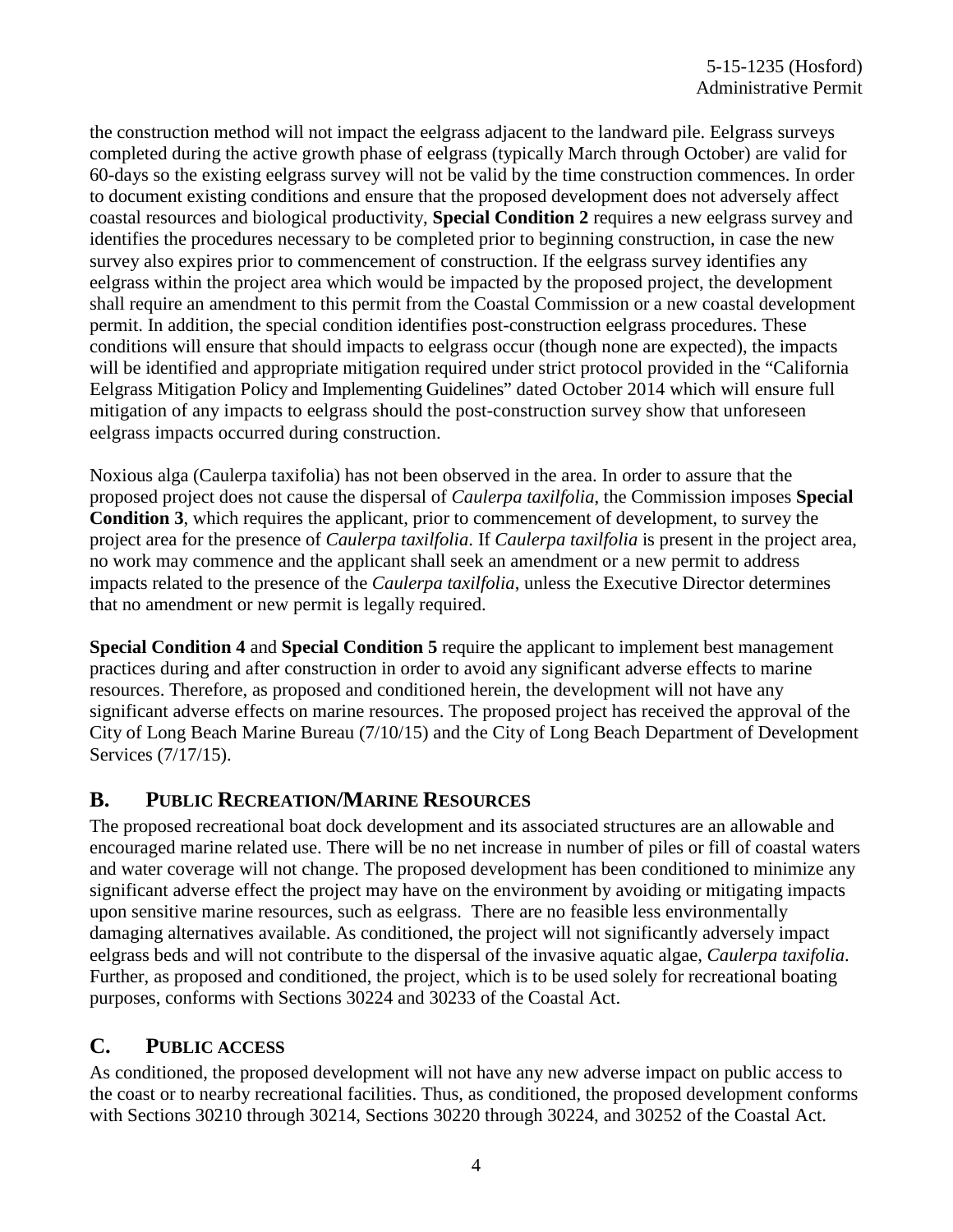## <span id="page-4-0"></span>**D. WATER QUALITY**

The proposed dock work will be occurring on or within coastal waters. The proposed development has a potential for a discharge of polluted runoff from the project site into coastal waters. The development, as proposed and as conditioned, incorporates best management practices (BMPs) to minimize the effect of construction and post-construction activities on the marine environment. These BMPs include, but are not limited to, the appropriate management of equipment and construction materials and for the use of post-construction best management practices to minimize the project's adverse impact on coastal waters. Therefore, the proposed development, as conditioned, conforms with Sections 30230 and 30231 of the Coastal Act regarding the protection of water quality to promote the biological productivity of coastal waters and to protect human health.

## **E. LOCAL COASTAL PROGRAM**

A coastal development permit is required from the Commission for the proposed development because it is located within the Commission's area of original jurisdiction. The Commission's standard of review for the proposed development is the Chapter 3 policies of the Coastal Act. The City of Long Beach certified LCP is advisory in nature and may provide guidance. The Commission certified the City of Long Beach LCP on July 22, 1980. As conditioned, the proposed development is consistent with Chapter 3 of the Coastal Act and with the certified LCP for the area.

## **F. CALIFORNIA ENVIRONMENTAL QUALITY ACT (CEQA)**

As conditioned, there are no feasible alternatives or additional feasible mitigation measures available that would substantially lessen any significant adverse effect that the activity may have on the environment. Therefore, the proposed project, as conditioned to mitigate the identified impacts, is the least environmentally damaging feasible alternative and can be found consistent with the requirements of the Coastal Act to conform to CEQA.

# **SPECIAL CONDITIONS:**

This permit is granted subject to the following special conditions:

- **1. Permit Compliance.** The permitted use of the approved development is for boating related uses only. The permittee shall undertake the development in accordance with the approved final plans. Any proposed changes to the approved final plans shall be reported to the Executive Director. No changes to the approved final plans shall occur without a Commission amendment to this Coastal Development Permit unless the Executive Director determines that no amendment is legally required.
- **2. Pre-and Post-Construction Eelgrass Survey(s).** 
	- A. Pre-Construction Eelgrass Survey. A valid pre-construction eelgrass (Zostera marina) survey shall be completed during the period of active growth of eelgrass (typically March through October). The pre- construction survey shall be completed within 60 days before the start of construction. The survey shall be prepared in full compliance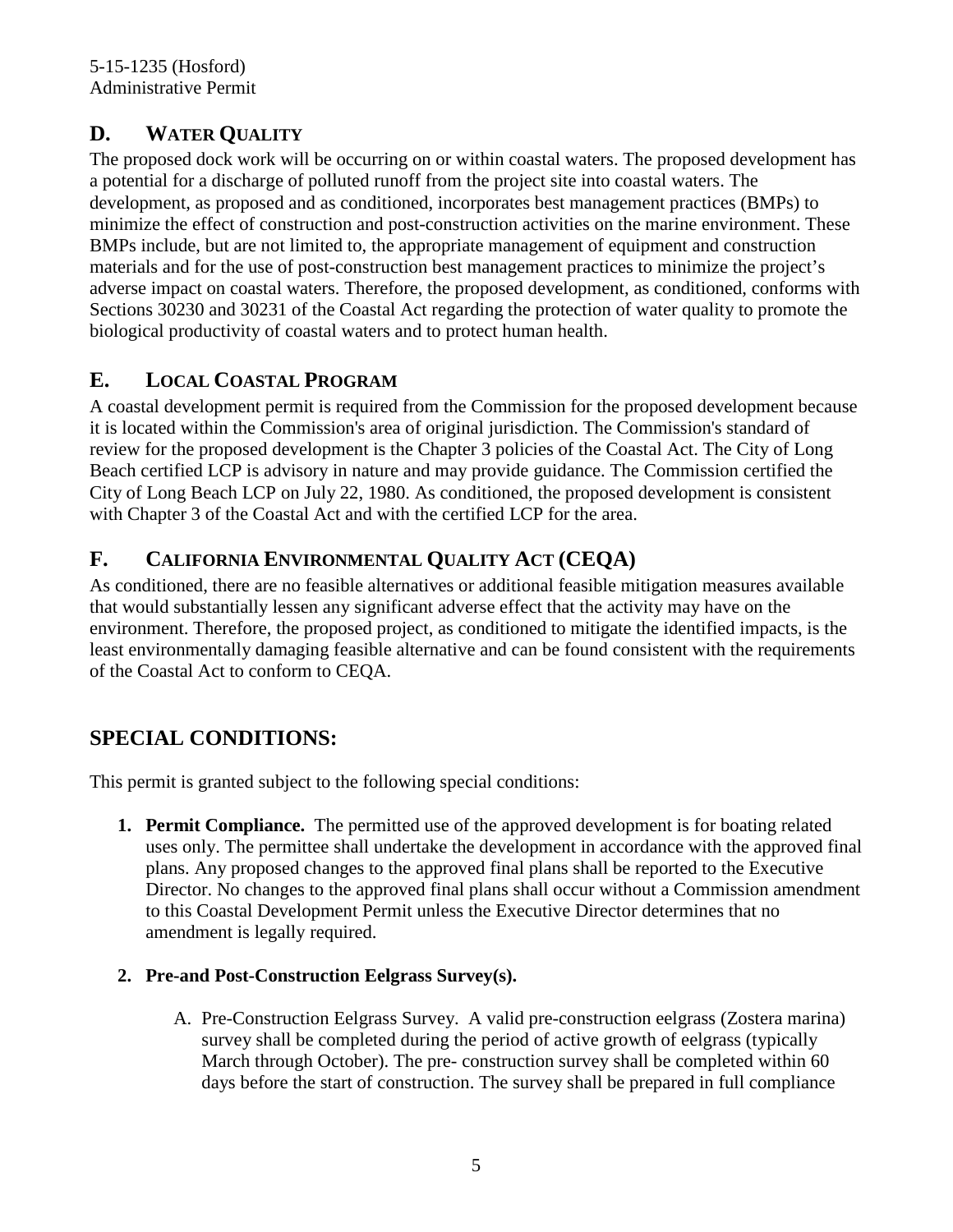with the "California Eelgrass Mitigation Policy" dated October 2014 (see http://www.westcoast.

fisheries.noaa.gov/habitat/habitat\_types/seagrass\_info/california\_eelgrass.html) adopted by the National Marine Fisheries Service (except as modified by this special condition) and shall be prepared in consultation with the California Department of Fish and Wildlife. The applicant shall submit the eelgrass survey for the review and approval of the Executive Director within five (5) business days of completion of each eelgrass survey and in any event no later than fifteen (15) business days prior to commencement of any development. If the eelgrass survey identifies any eelgrass within the project area which would be impacted by the proposed project, the development shall require an amendment to this permit from the Coastal Commission or a new coastal development permit.

B. Post Construction Eelgrass Survey. If any eelgrass is identified in the project area by the survey required in subsection A of this condition above, within 30 days of completion of construction, or within the first 30 days of the next active growth period following completion of construction that occurs outside of the active growth period, the applicant shall survey the project site to determine if any eelgrass was adversely impacted. The survey shall be prepared in full compliance with the "California Eelgrass Mitigation Policy" dated October 2014 (see

http://www.westcoast.fisheries.noaa.gov/habitat/habitat\_types/

seagrass info/california eelgrass.html) (except as modified by this special condition) adopted by the National Marine Fisheries Service and shall be prepared in consultation with the California Department of Fish and Wildlife. The applicant shall submit the post-construction eelgrass survey for the review and approval of the Executive Director within thirty (30) days after completion of the survey. If any eelgrass has been impacted, the applicant shall replace the impacted eelgrass at a minimum 1.38:1 ratio on-site, or at another location, in accordance with the California Eelgrass Mitigation Policy. All impacts to eelgrass habitat shall be mitigated at a minimum ratio of 1.38:1 (mitigation: impact). Any exceptions to the required 1.38:1 mitigation ratio found within the California Eelgrass Mitigation Policy shall not apply. Implementation of mitigation shall require an amendment to this permit or a new coastal development permit unless the Executive Director determines that no amendment or new permit is required.

#### **3. Pre-Construction Caulerpa taxifolia Survey.**

- A. Not earlier than 90 days nor later than 30 days prior to commencement or recommencement of any development authorized under this coastal development permit (the "project"), the applicant shall undertake a survey of the project area and a buffer area at least 10 meters beyond the project area to determine the presence of the invasive alga Caulerpa taxifolia. The survey shall include a visual examination of the substrate.
- B. The survey protocol shall be prepared in consultation with the Regional Water Quality Control Board, the California Department of Fish and Wildlife, and the National Marine Fisheries Service (see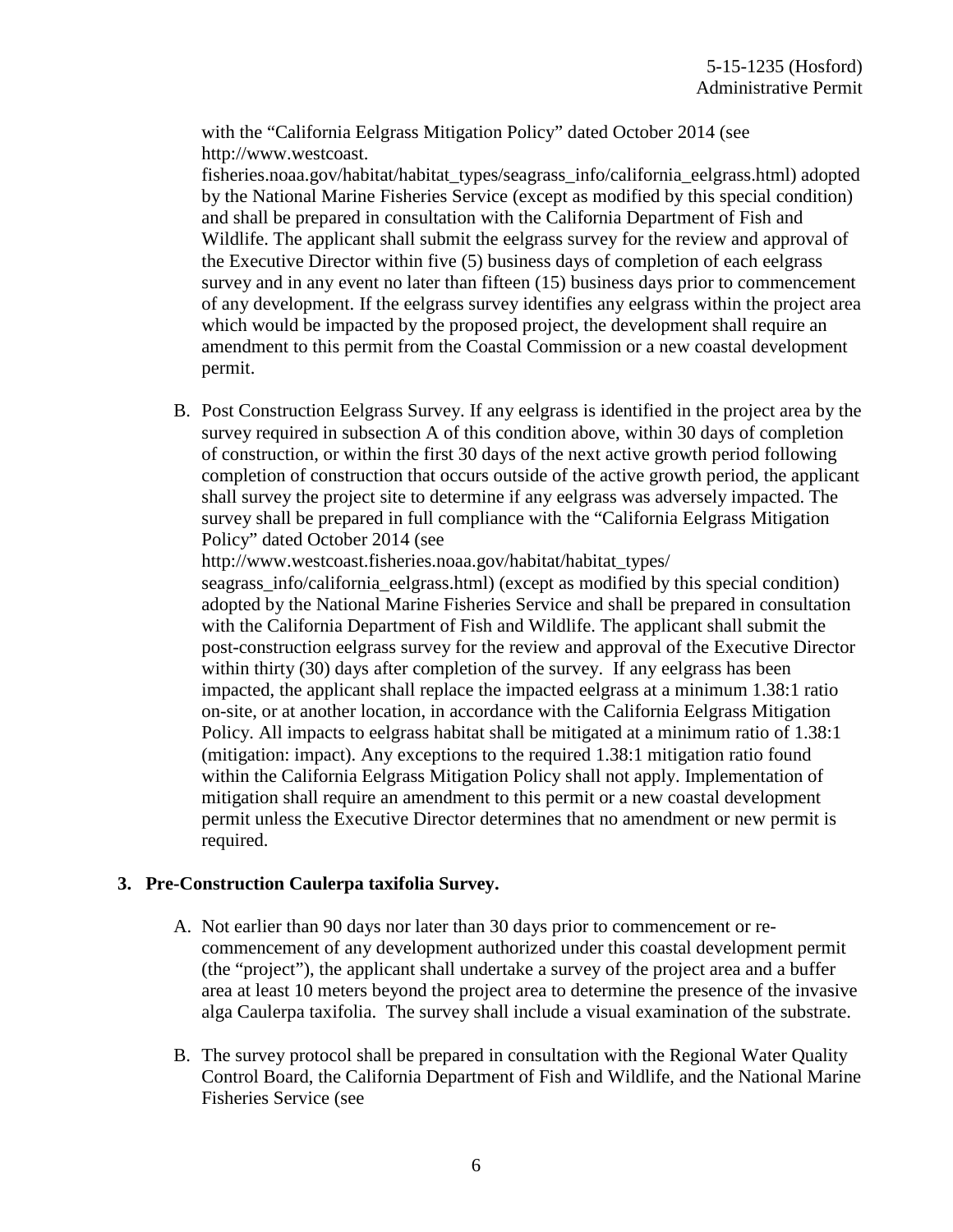http://www.westcoast.fisheries.noaa.gov/habitat/habitat\_types/seagrass\_info/caulerpa\_t axifolia.html ).

- C. Within five (5) business days of completion of the survey, the applicant shall submit the survey:
	- i. for the review and approval of the Executive Director; and
	- ii. to the Surveillance Subcommittee to the Southern California Caulerpa Action Team (SCCAT). The SCCAT Surveillance Subcommittee may be contacted through William Paznokas, California Department of Fish & Wildlife (858-467- 4218, William.Paznokas@wildlife.ca.gov) or Bryant Chesney, National Marine Fisheries Service (562-980-4037, Bryant.Chesney@noaa.gov), or their successors.
- D. If Caulerpa taxifolia is found within the project or buffer areas, the applicant shall not proceed with the project until 1) the applicant provides evidence to the Executive Director that all C. taxifolia discovered within the project and/or buffer area has been eliminated in a manner that complies with all applicable governmental approval requirements, including but not limited to those of the California Coastal Act, or 2) the applicant has revised the project to avoid any contact with C. taxifolia. No revisions to the project shall occur without a Coastal Commission approved amendment to this coastal development permit unless the Executive Director determines that no amendment is legally required.
- **4. Construction Responsibilities and Debris Removal.** By acceptance of this permit, the permittee agrees that the approved development shall be carried out in compliance with the following BMPs:
	- A. No demolition or construction materials, equipment, debris, or waste shall be placed or stored where it may enter sensitive habitat, receiving waters or a storm drain, or be subject to wave, wind, rain or tidal erosion and dispersion;
	- B. Any and all debris resulting from demolition or construction activities, and any remaining construction material, shall be removed from the project site within 24 hours of completion of the project;
	- C. Demolition or construction debris and sediment shall be removed from work areas each day that demolition or construction occurs to prevent the accumulation of sediment and other debris that may be discharged into coastal waters;
	- D. Machinery or construction materials not essential for project improvements will not be allowed at any time in the intertidal zone;
	- E. If turbid conditions are generated during construction a silt curtain will be utilized to control turbidity;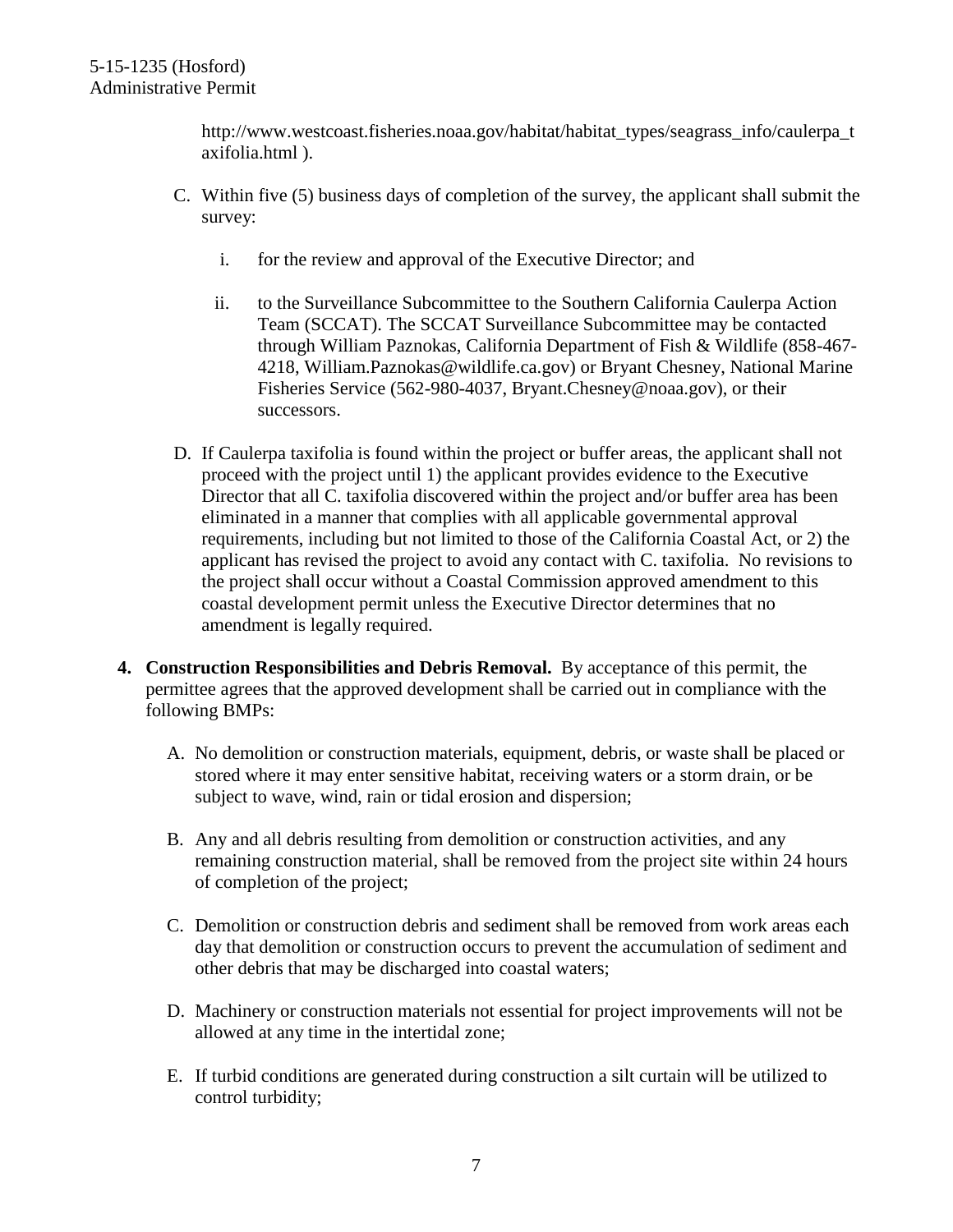- F. Eelgrass shall not be disturbed. Anchors shall not be placed in eelgrass areas.
- G. Floating booms will be used to contain debris discharged into coastal waters and any debris discharged will be removed as soon as possible but no later than the end of each day;
- H. Non buoyant debris discharged into coastal waters will be recovered by divers as soon as possible after loss;
- I. All trash and debris shall be disposed in the proper trash and recycling receptacles at the end of every construction day;
- J. The applicant shall provide adequate disposal facilities for solid waste, including excess concrete, produced during demolition or construction;
- K. Debris shall be disposed of at a legal disposal site or recycled at a recycling facility. If the disposal site is located in the coastal zone, a coastal development permit or an amendment to this permit shall be required before disposal can take place unless the Executive Director determines that no amendment or new permit is legally required;
- L. All stock piles and construction materials shall be covered, enclosed on all sides, shall be located as far away as possible from drain inlets and any waterway, and shall not be stored in contact with the soil;
- M. Machinery and equipment shall be maintained and washed in confined areas specifically designed to control runoff. Thinners or solvents shall not be discharged into sanitary or storm sewer systems;
- N. The discharge of any hazardous materials into any receiving waters shall be prohibited;
- O. Spill prevention and control measures shall be implemented to ensure the proper handling and storage of petroleum products and other construction materials. Measures shall include a designated fueling and vehicle maintenance area with appropriate berms and protection to prevent any spillage of gasoline or related petroleum products or contact with runoff. The area shall be located as far away from the receiving waters and storm drain inlets as possible;
- P. Best Management Practices (BMPs) and Good Housekeeping Practices (GHPs) designed to prevent spillage and/or runoff of demolition or construction-related materials, and to contain sediment or contaminants associated with demolition or construction activity, shall be implemented prior to the on-set of such activity; and
- Q. All BMPs shall be maintained in a functional condition throughout the duration of construction activity.
- **5. Best Management Practices (BMP) Program.** By acceptance of this permit, the permittee agrees that the long-term water-borne berthing of boat(s) in the approved dock and/or boat slip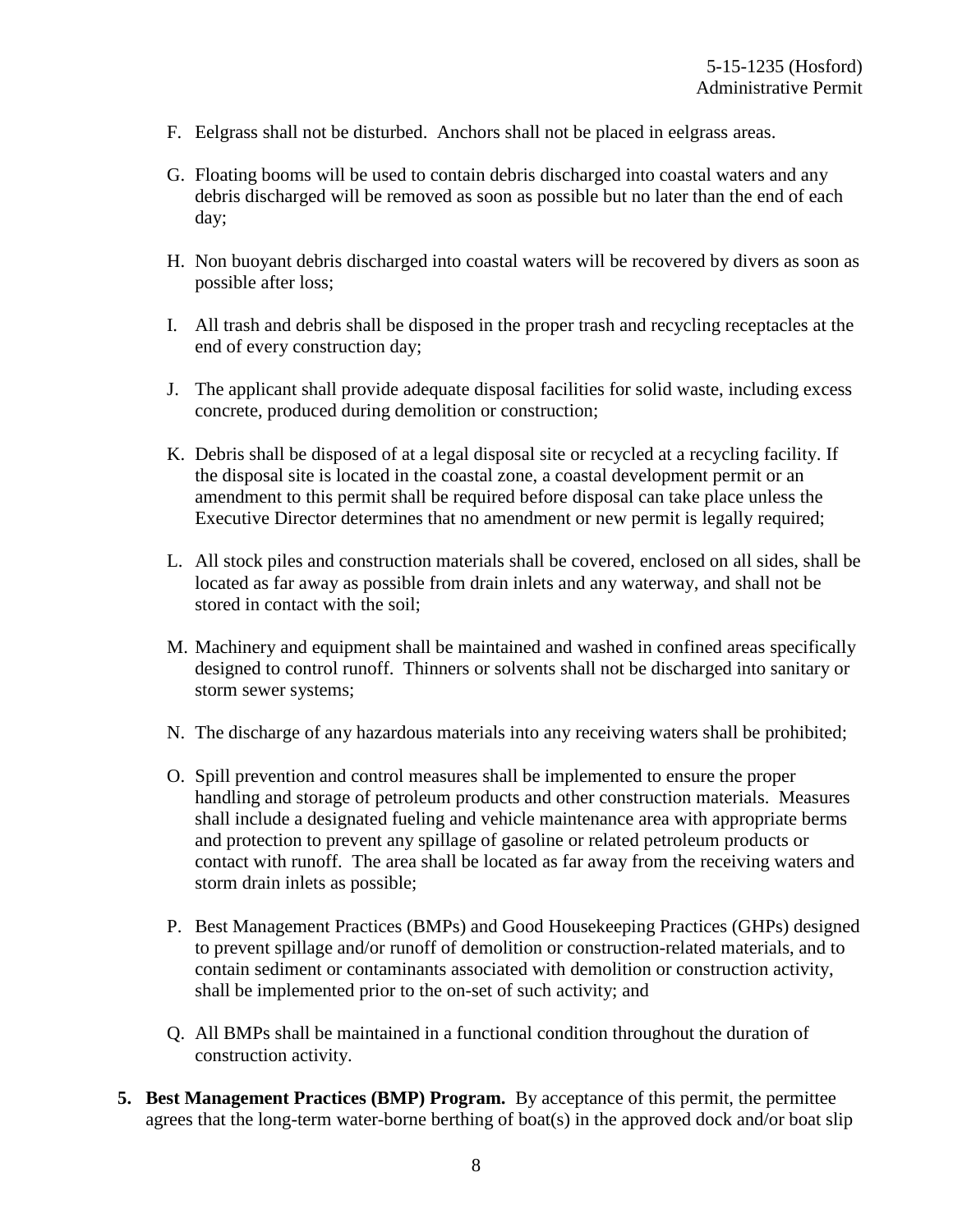will be managed in a manner that protects water quality pursuant to the implementation of the following BMPs:

- A. Boat Cleaning and Maintenance Measures:
	- In-water top-side and bottom-side boat cleaning shall minimize the discharge of soaps, paints and debris.
	- In-the-water hull scraping or any process that occurs under water that results in the removal of paint from boat hulls is prohibited. Only detergents and cleaning components that are designated by the manufacturer as phosphate-free and biodegradable shall be used, and only minimal amounts shall be used.
	- The applicants shall minimize the use of detergents and boat cleaning and maintenance products containing ammonia, sodium hypochlorite, chlorinated solvents, petroleum distillates or lye.
- B. Solid and Liquid Waste Management Measures:
	- All trash, recyclables, and hazardous wastes or potential water contaminants, including old gasoline or gasoline with water, absorbent materials, oily rags, lead acid batteries, anti-freeze, waste diesel, kerosene and mineral spirits shall be disposed of in a proper manner and shall not at any time be disposed of in the water or gutter.
- C. Petroleum Control Management Measures:
	- Boaters will practice preventive engine maintenance and will use oil absorbents in the bilge and under the engine to prevent oil and fuel discharges. Oil absorbent materials shall be examined at least once a year and replaced as necessary. Used oil absorbents are hazardous waste in California. Used oil absorbents must therefore be disposed in accordance with hazardous waste disposal regulations. The boaters will regularly inspect and maintain engines, seals, gaskets, lines and hoses in order to prevent oil and fuel spills. The use of soaps that can be discharged by bilge pumps is prohibited;
	- If the bilge needs more extensive cleaning (e.g., due to spills of engine fuels, lubricants or other liquid materials), the boaters will use a bilge pump-out facility or steam cleaning services that recover and properly dispose or recycle all contaminated liquids; and
	- Bilge cleaners which contain detergents or emulsifiers will not be used for bilge cleaning since they may be discharged to surface waters by the bilge pumps.
- **6. Dock Float and Pier Leases.** By acceptance of Coastal Development Permit 5-15-1235, the permittee agrees, on behalf of itself and all successors and assigns, that should the City of Long Beach implement a dock float and pier lease program for the Alamitos Bay area for the limitedterm private use and occupation of State tidelands for development associated with recreational boating activities (i.e., private docks and piers), the development subject to this permit shall be subject to the terms of such dock float and pier lease program.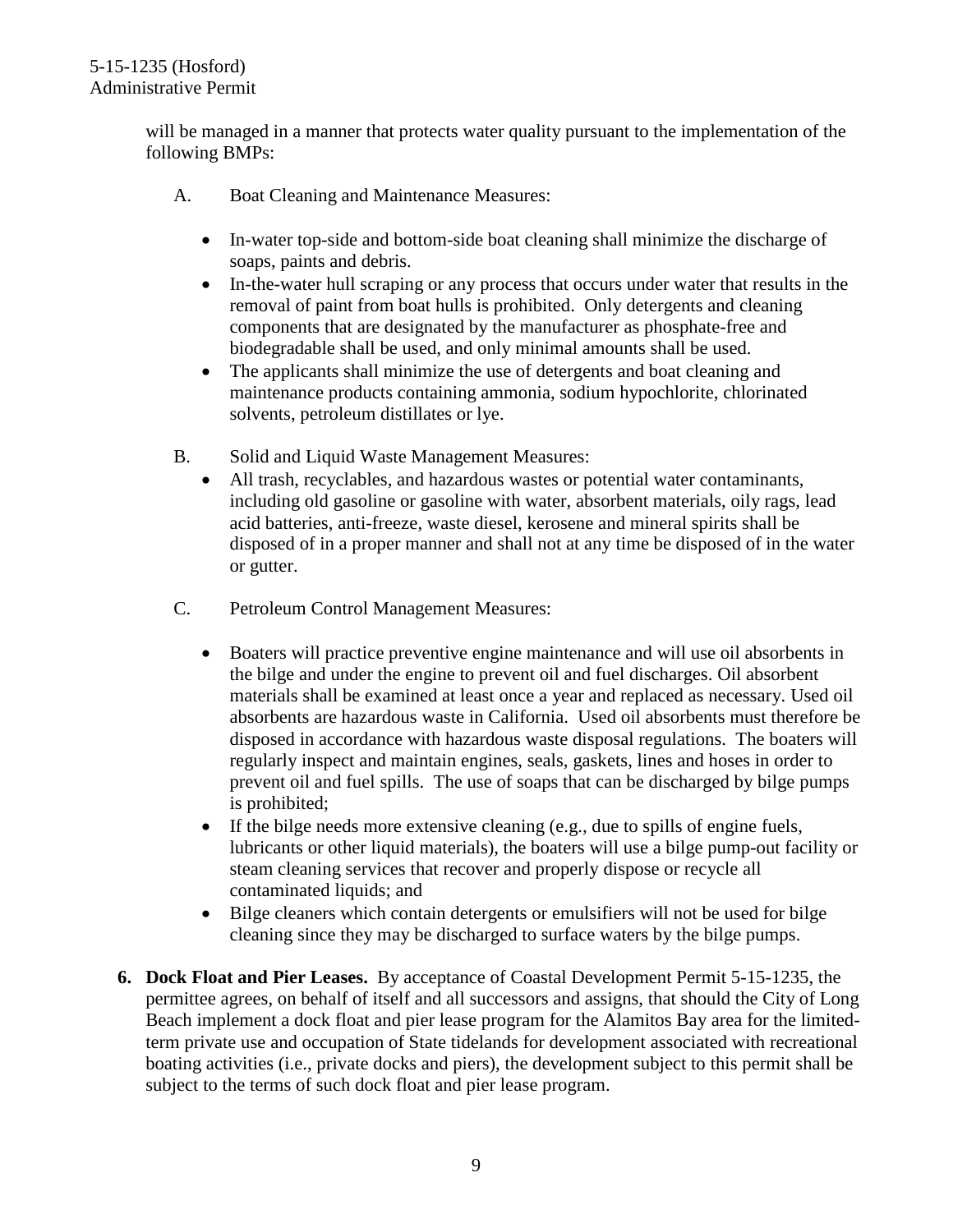The Coastal Commission's approval of this permit shall not constitute a waiver of any public rights that exist or may exist on the subject property including, but not necessarily limited to, the tidelands and submerged land beneath the development approved by this Coastal Development Permit. The permittee shall not use this permit as evidence of a waiver of any public rights that may exist on the property.

**7. Resource Agencies.** The permittee shall comply with all requirements, requests and mitigation measures from the California Department of Fish and Wildlife, the Regional Water Quality Control Board, the U.S. Army Corps of Engineers, and the U.S. Fish and Wildlife Service with respect to preservation and protection of water quality and marine environment. Any change in the approved project that may be required by the above-stated agencies shall be submitted to the Executive Director in order to determine if the proposed change shall require a permit amendment pursuant to the requirements of the Coastal Act and the California Code of Regulations.

### **ACKNOWLEDGMENT OF PERMIT RECEIPT/ACCEPTANCE OF CONTENTS:**

I/We acknowledge that I/we have received a copy of this permit and have accepted its contents including all conditions.

\_\_\_\_\_\_\_\_\_\_\_\_\_\_\_\_\_\_\_\_\_\_\_\_\_\_\_\_ \_\_\_\_\_\_\_\_\_\_\_\_\_\_\_\_\_\_\_\_\_\_ Applicant's Signature Date of Signing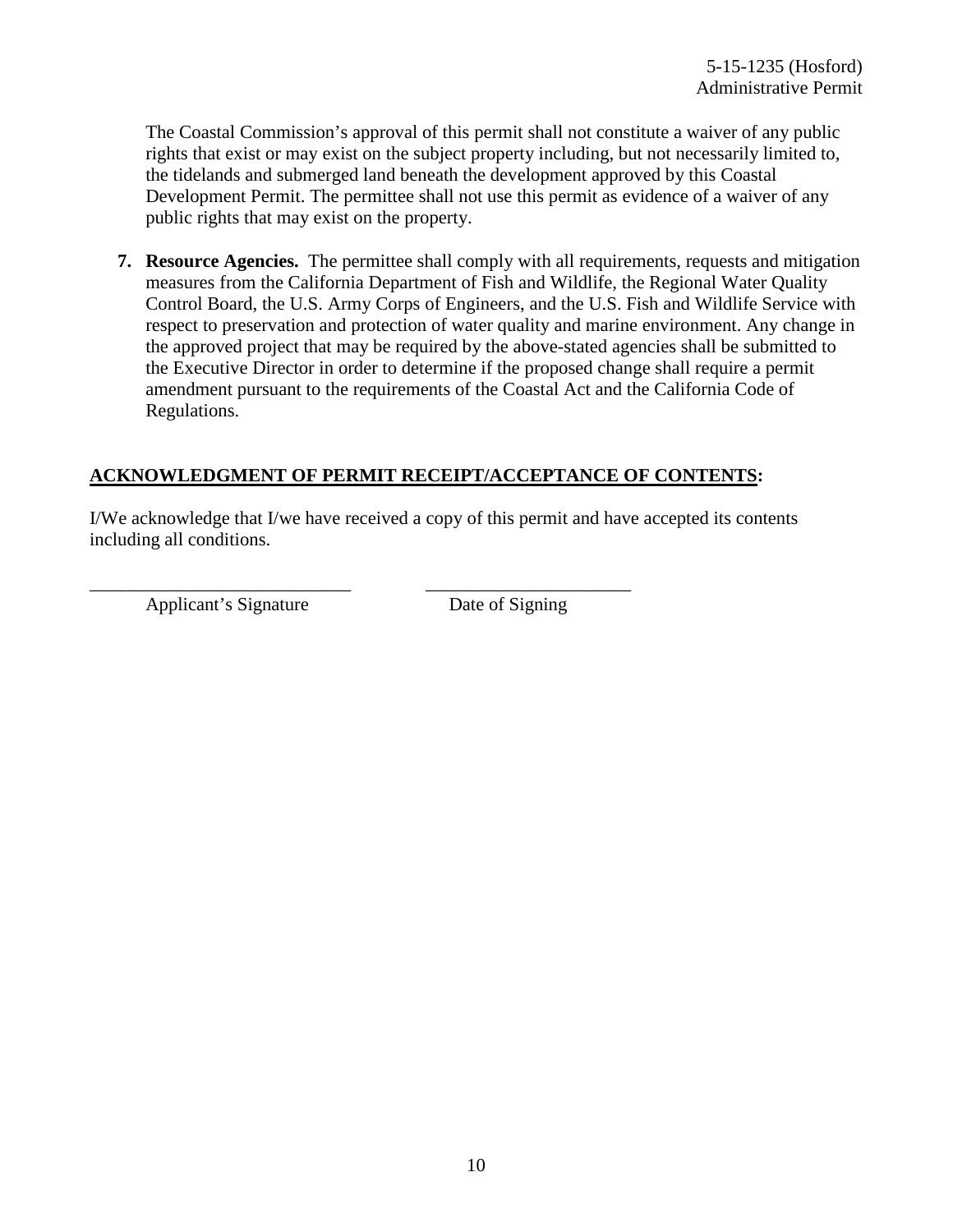